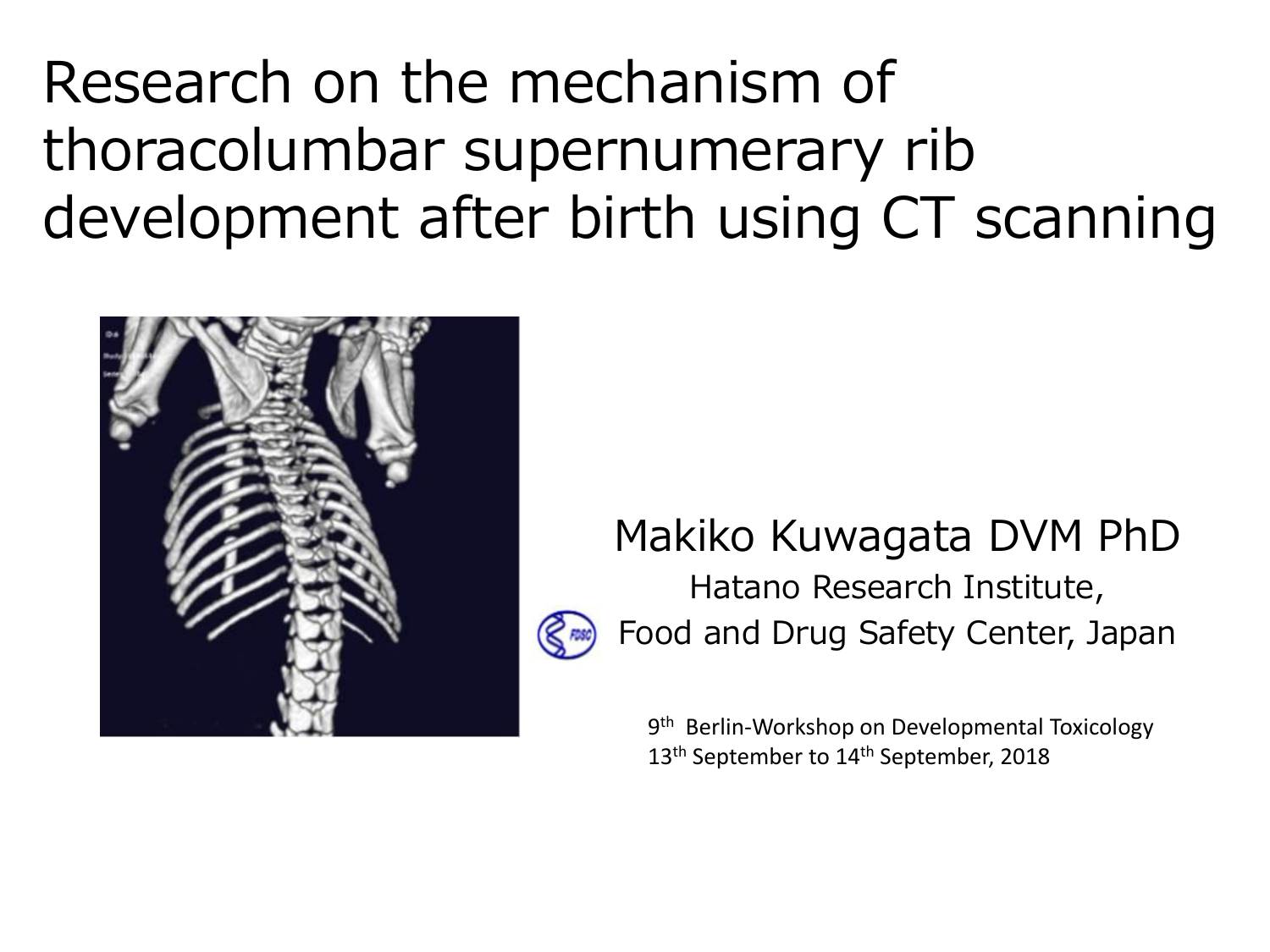## Our Mission

To investigate the toxicological significance of thoracolumbar supernumerary ribs (TSR) after birth.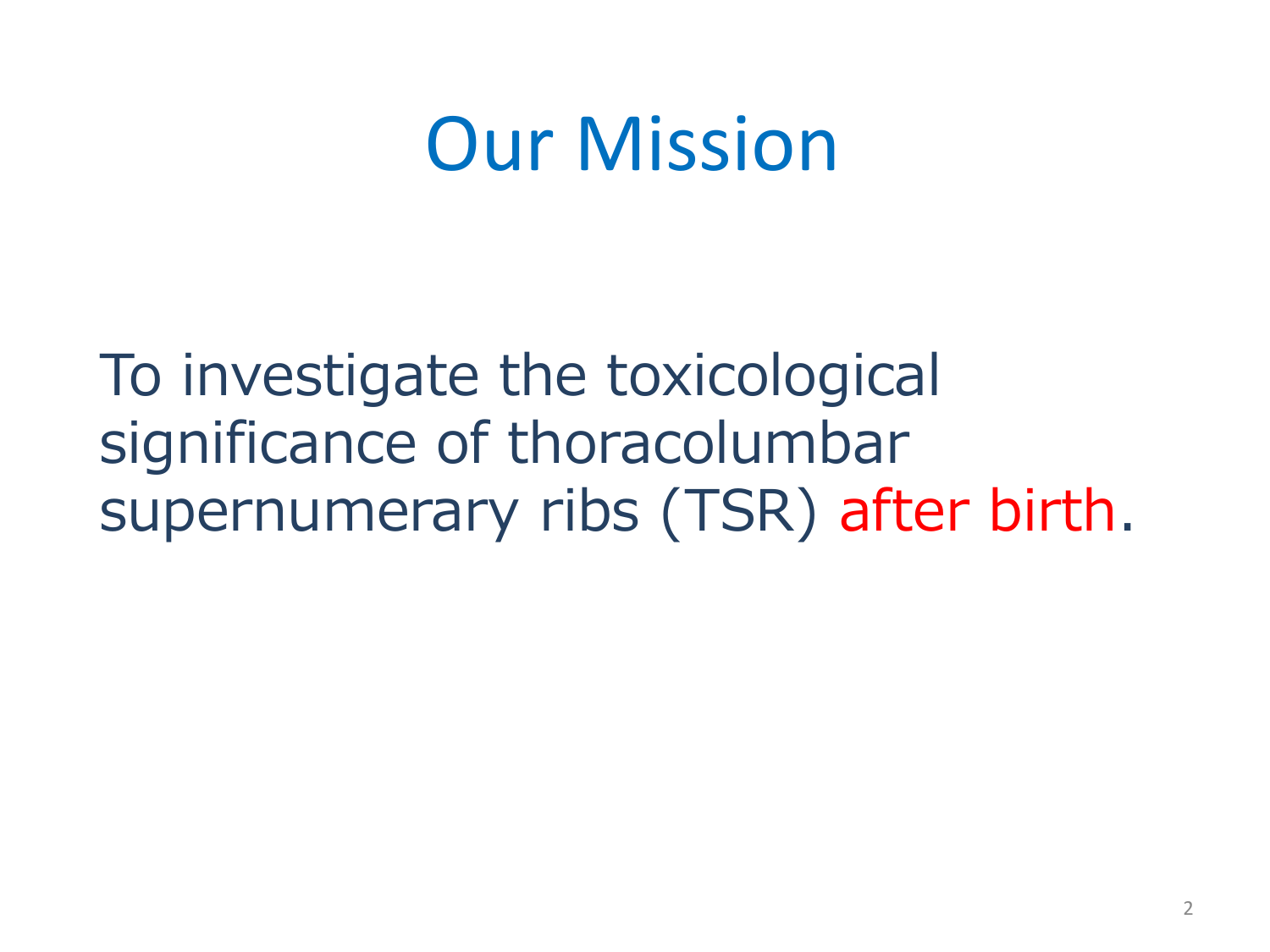## Thoracolumbar supernumerary ribs (TSR)

- Classified as a variation.
- Observe with relatively high incidence in a rodent study.
- Researchers' opinions split on the significance of TSR after birth.
- Little reliable data on TSR after birth.
- Difficult to distinguish chemically induced effects from spontaneous development based only on statistically significant results.
- Toxicological meaning is still debatable.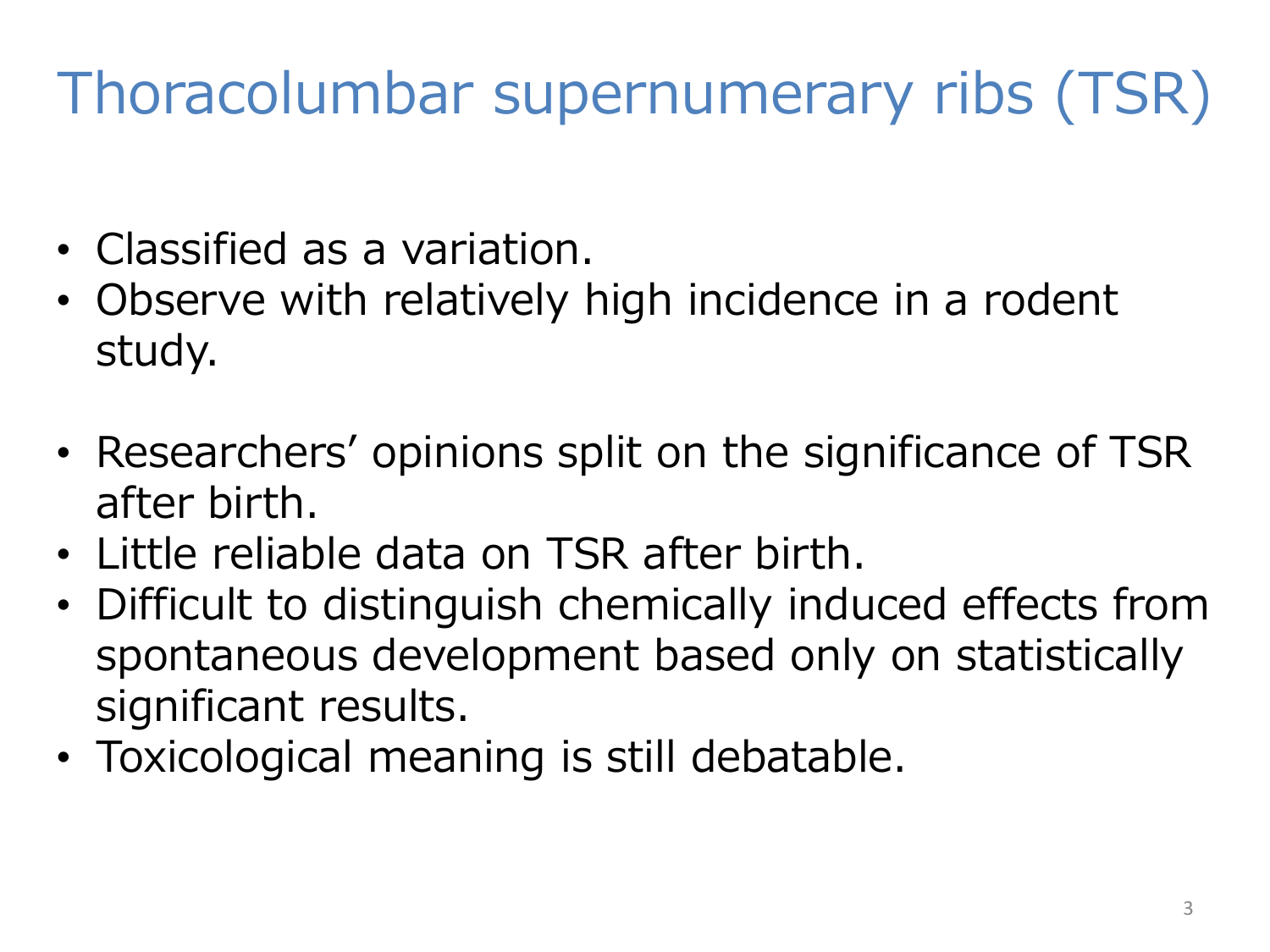### Historical control data on rat developmental toxicity test in Japan (2011-2015)

Received: 29 May 2018 Revised: 8 July 2018 | Accepted: 29 July 2018

DOI: 10.1111/cga.12305

WILEY -

#### **ORIGINAL ARTICLE**

#### Historical control data on developmental toxicity studies in rats

Makiko Kuwagata | Yuko Sakai | Sho Tanaka | Hiromasa Takashima | Ryuichi Katagiri | Toshiki Matsuoka | Kenichi Noritake | Mika Senuma | Tatsuya Shimizu | Hitoshi Hojo | Kanata Ibi | Satoshi Kudo | Takafumi Oota | Masayuki Ube | Yoji Miwa | Shimpei Kajita | Tohru Uesugi | Kaoru Yabe | Taishi Tateishi | Nao Nakano | Terumasa Taniguchi | Akihito Yamashita | Takayuki Hirano | Yuka Kirihata | Yumi Sakai | Shino Nishizawa | Michio Fujiwara | Hiroshi Mineshima | Masao Horimoto | Makoto Ema

#### According to this survey, TSR(%) is observed at 0.07% to 12.98% in SD rats, and 4.89% to 58.10% in Wistar Hannover rats.

- Data collected from 24 Japanese laboratories, 15 pharmaceutical and chemical companies, and 9 contract research organizations.
- Sprague-Dawley (Crl:CD(SD)) and Wistar Hannover (RccHan:WIST and BrlHan:WIST@Jcl(GALAS)) were used.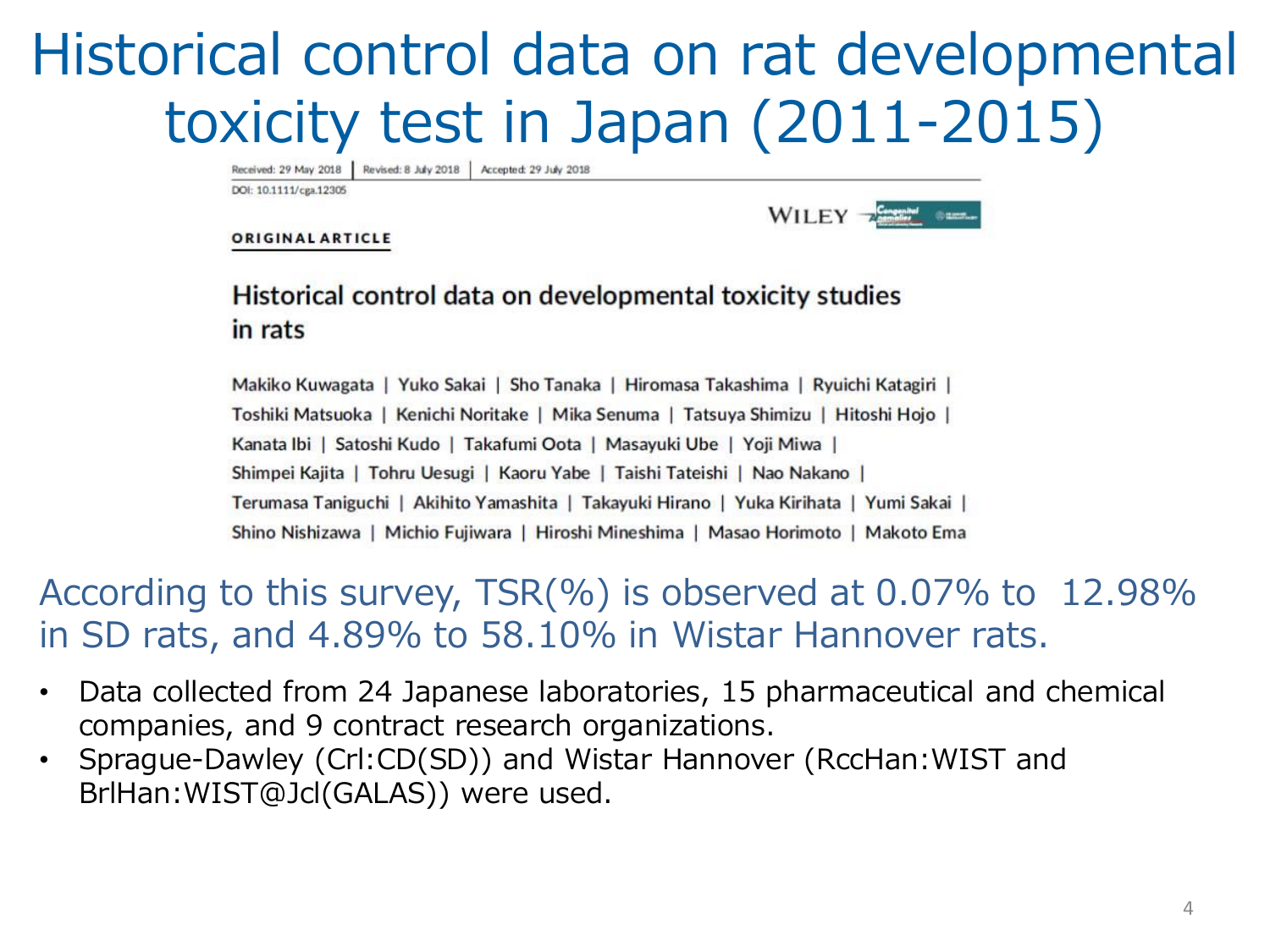## Today's talk

• Using CT scanning, monitor TSR morphological changes after birth in the same animal.

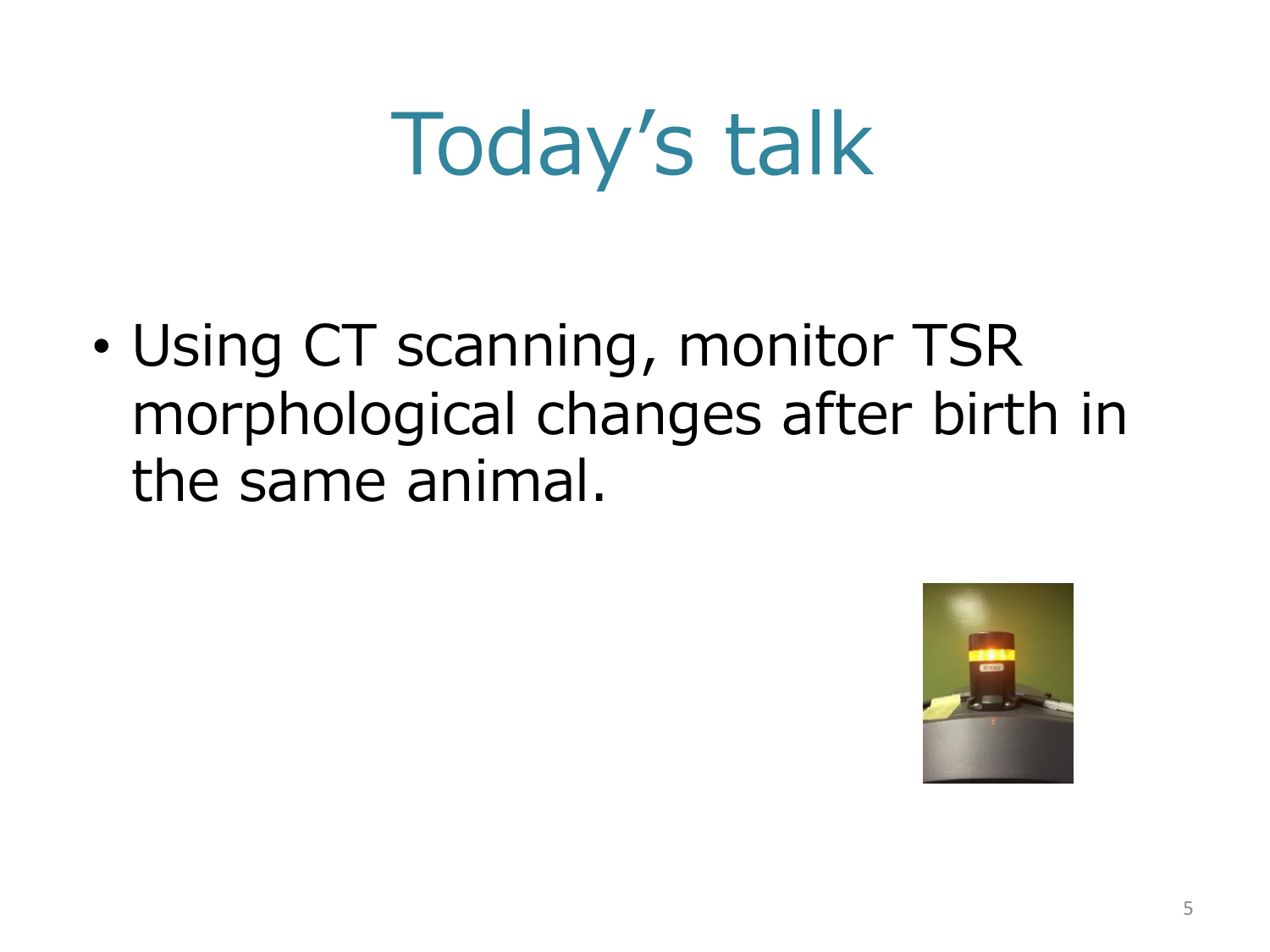### 5-FC induced TSR rat model (postnatal observation)

- Chemical : 5-flucytocine (5-FC)
- Dose : 0, 35 or 75 mg/kg
- Treatment : GD9 (orally)
- No. dams : 20 dams per group

After delivery, offspring were culled to 8 offspring per litter (4 males and 4 females) on PND4.

CT scanning : PNDs 4, 14, 26, 35 (male), 42 (female), 53 (male), 61 (male) and 62 (female).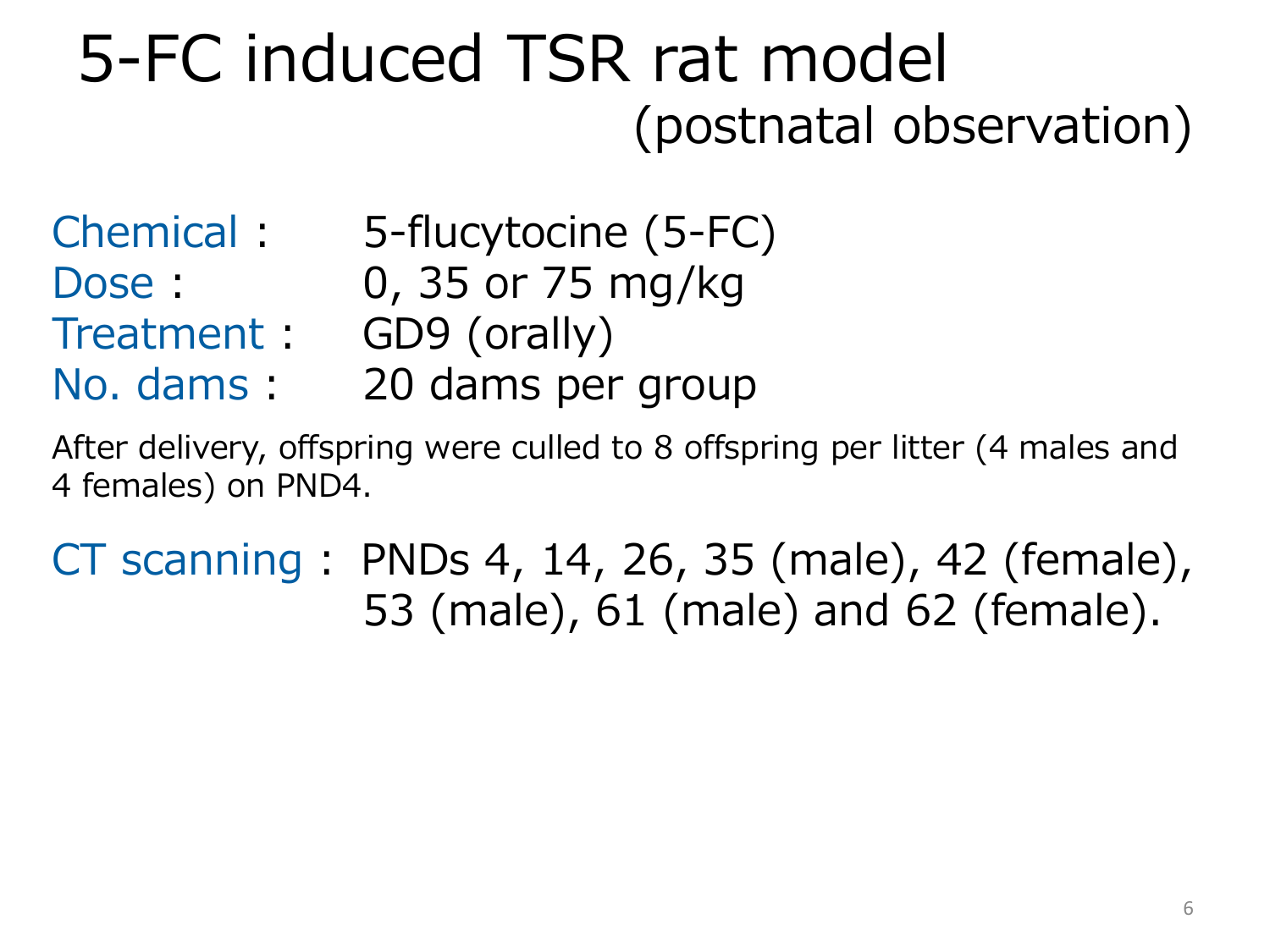## 5-FC induced TSR rat model (Cont.)

Developmental landmarks : BW, FC, onset of sexual maturation

Organ weights and histopathology at autopsy at terminal point : liver, spleen, kidneys, adrenal glands, testes, epididymides, ovaries, uterus

Autopsy at Terminal point : PNDs 61-63

Skeletal morphology of all offspring will be observed by double skeletal staining.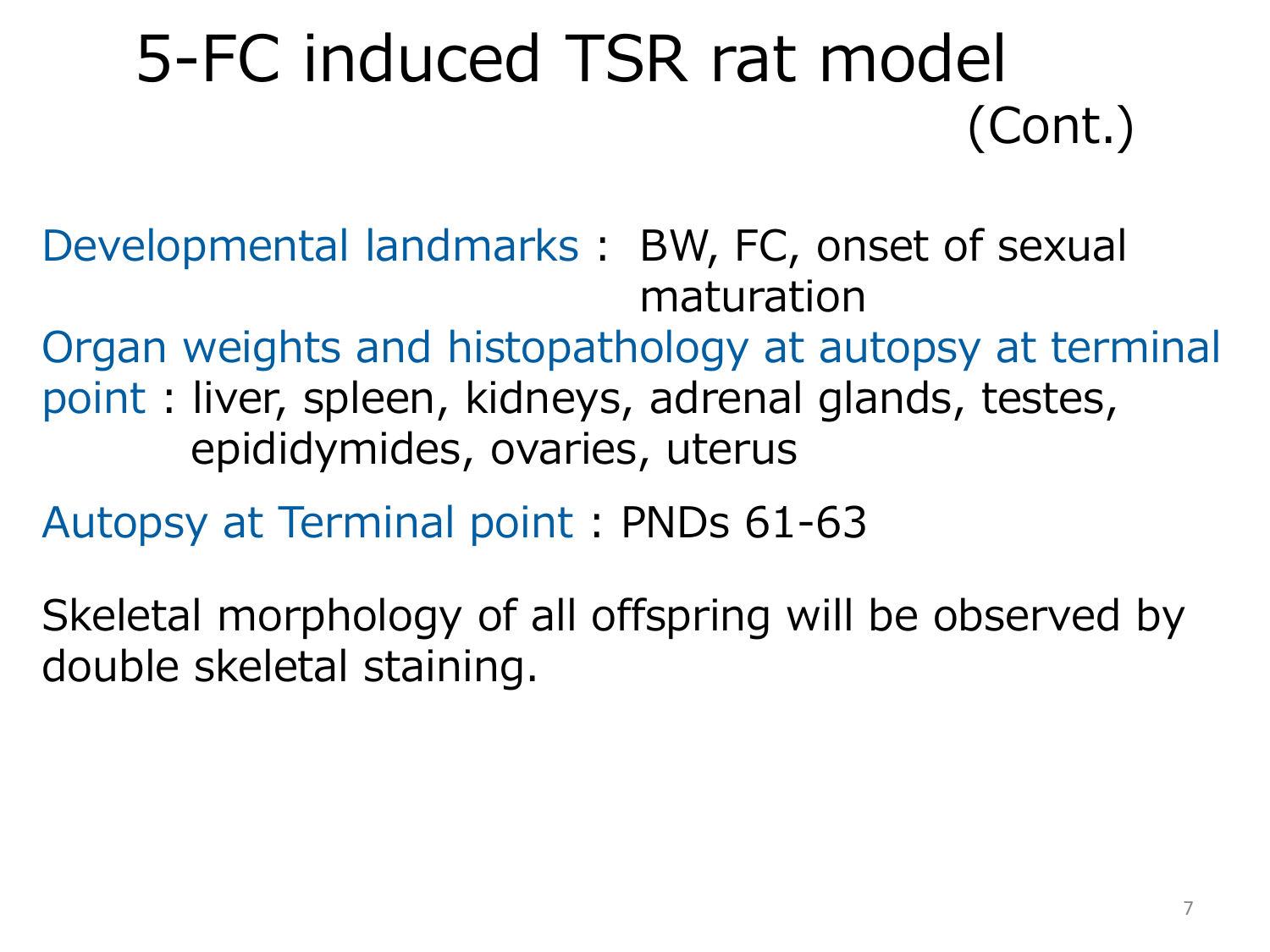## Results

- Dams: No adverse effects on BW, delivery index, number of pups alive, and nursing.
- Offspring: No adverse effects on viability, BW, FC, onset of sexual maturity, OWs.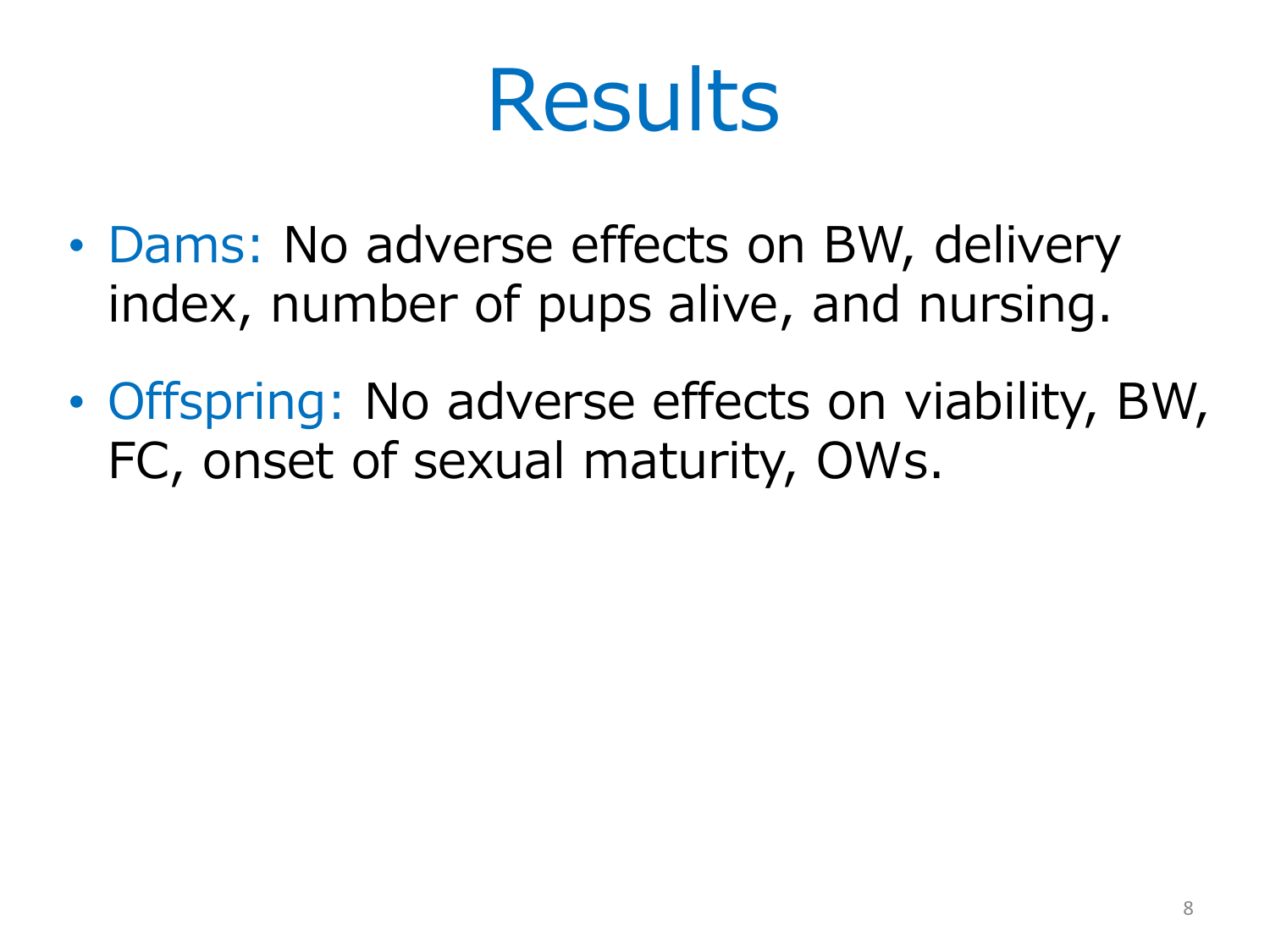Monitor TSR during postnatal development in the same animal.



3D micro X-ray computed tomography (CT) for laboratory animals CosmoScan GXII (RIGAKU, Japan)



1. Anesthesia 2. Set animal





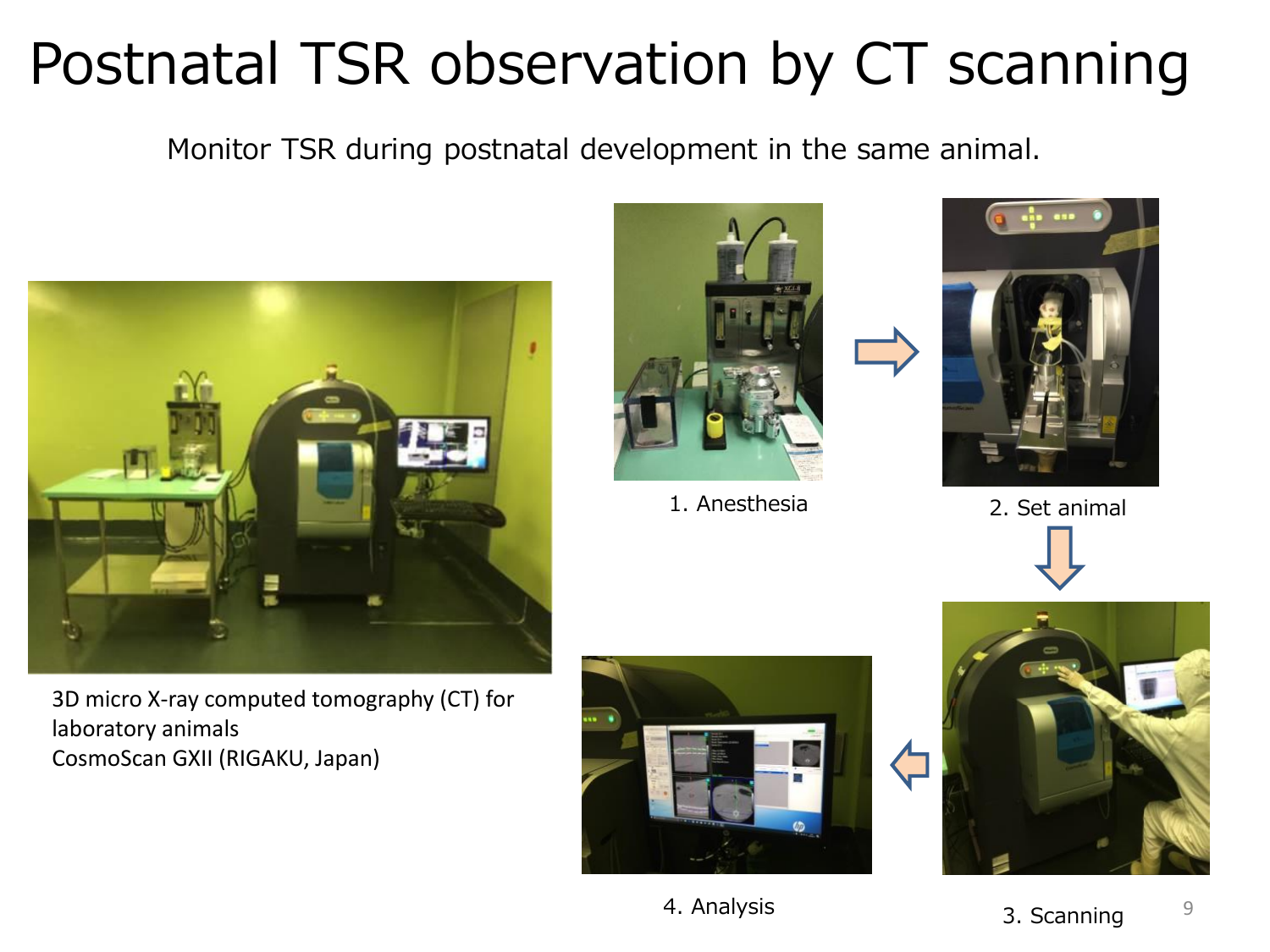### Analysis

1. 3D picture



 Monitor rib morphology (types of TSR; rudimentary, short, full)

#### 2. MIP (maximum intensity projection) picture



Measurement the length of ribs (ratio of  $14<sup>th</sup>$  rib to  $13<sup>th</sup>$  rib)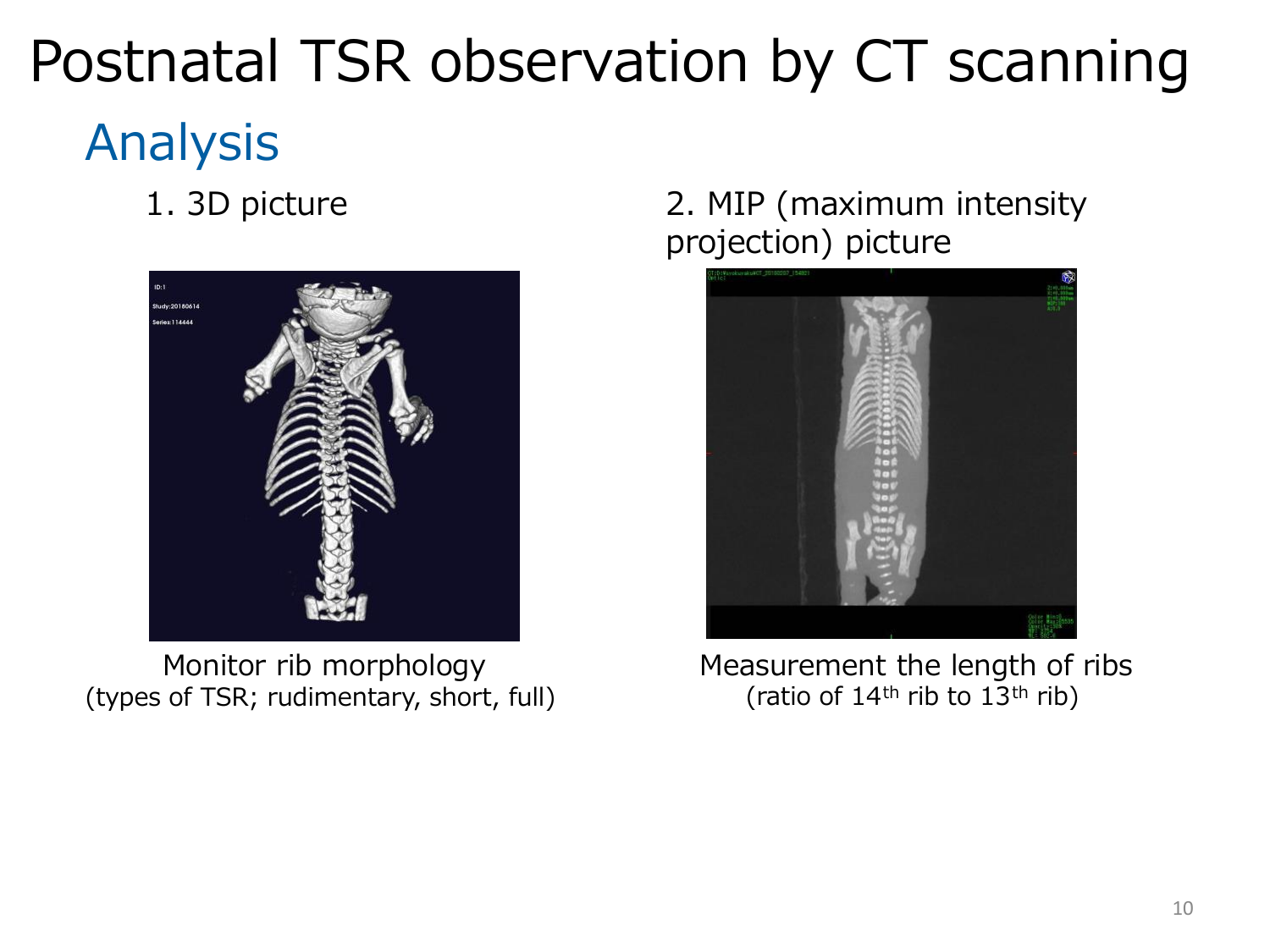### 1. 3D picture



PND4 PND14

PND26 PND35 (pre-puberty)

Animal no.5FC-H2, F7 Left side: full type Right side: short type



PND43 (after-puberty) PND61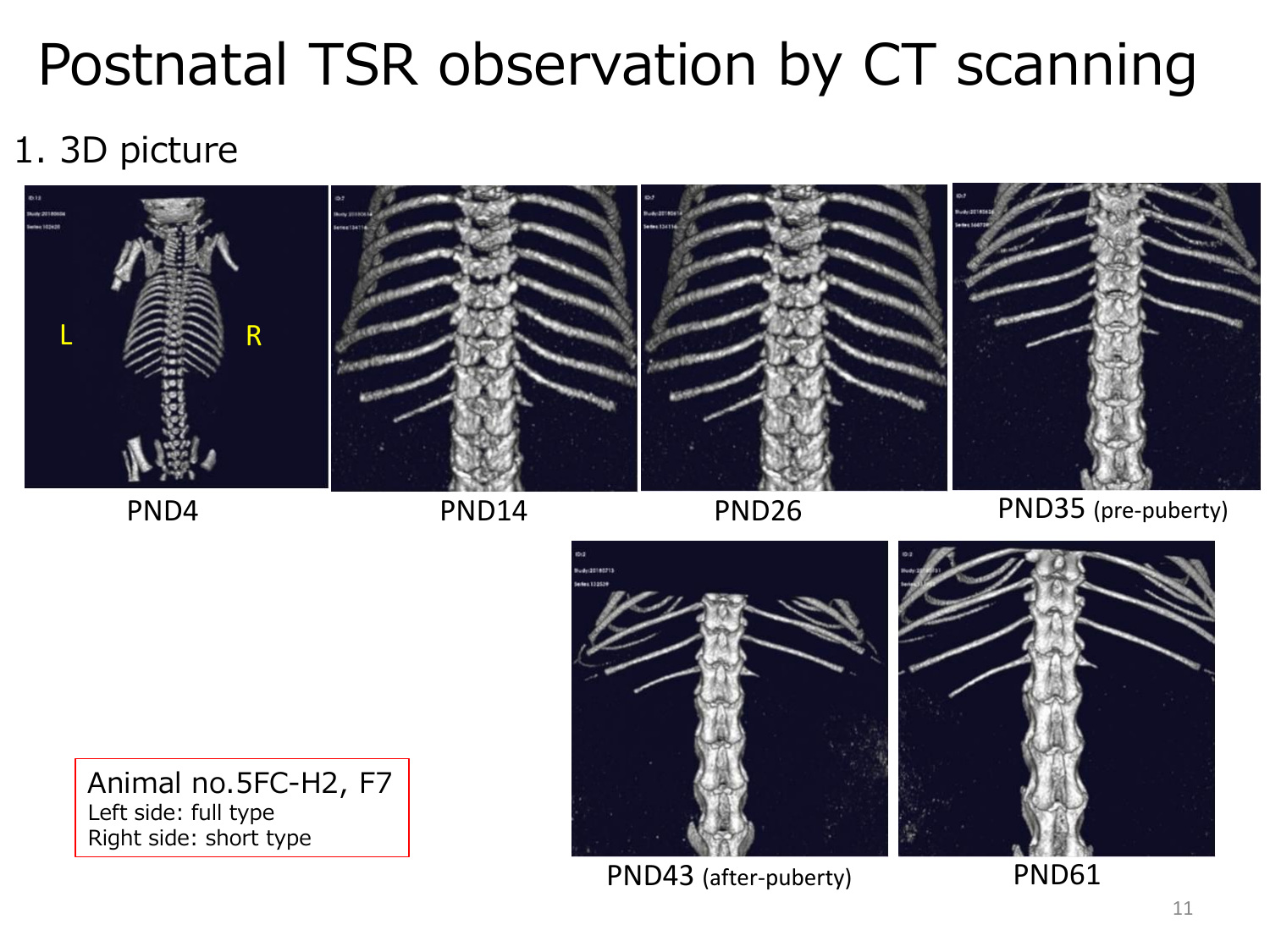### 2. MIP picture



- Measure length of the  $13<sup>th</sup>$  and  $14<sup>th</sup>$  ribs (mm)
- Calculation of the ratio of  $14<sup>th</sup>$  rib to  $13<sup>th</sup>$  rib (%)

TSR develop within the normal range, but do not exceed the normal range after birth.

Animal no.5FC-H2, F7 Left side: full type Right side: short type

• Sexual maturation did not affect the features of TSR.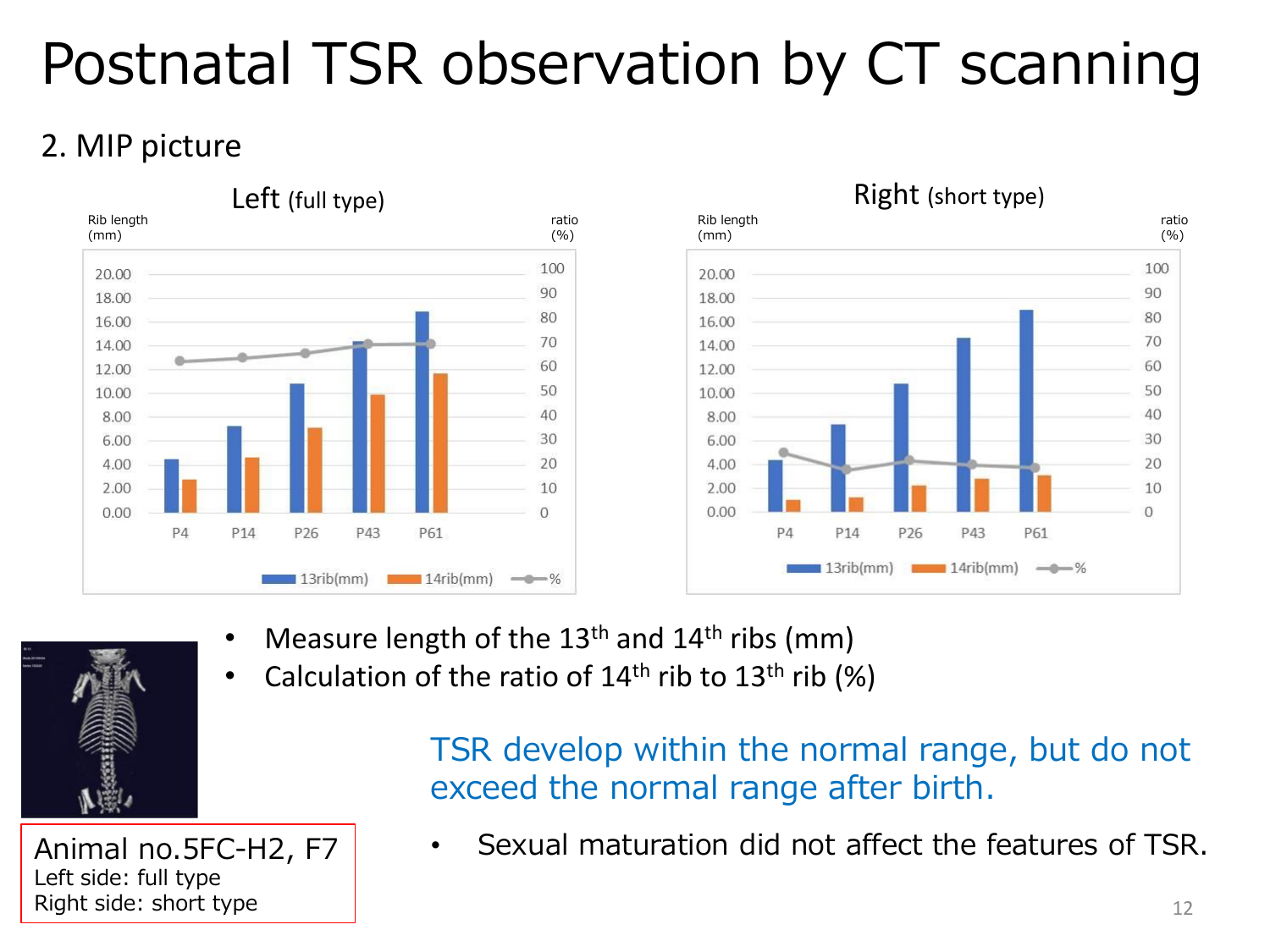## Ongoing project

- Using CT scanning, monitor TSR morphological changes after birth in the same animal. (Today's talk)
- Characteristics of 5-FC-induced TSR (The critical window is narrow and earlier than the ordinary administration time : *under submission*).
- Researching the mechanism of TSR induced by 5- FC (Contribution on HOX10 gene : *in preparation*).

### **Final goal**

Determine the toxicological significance of TSR in ReproTox studies.